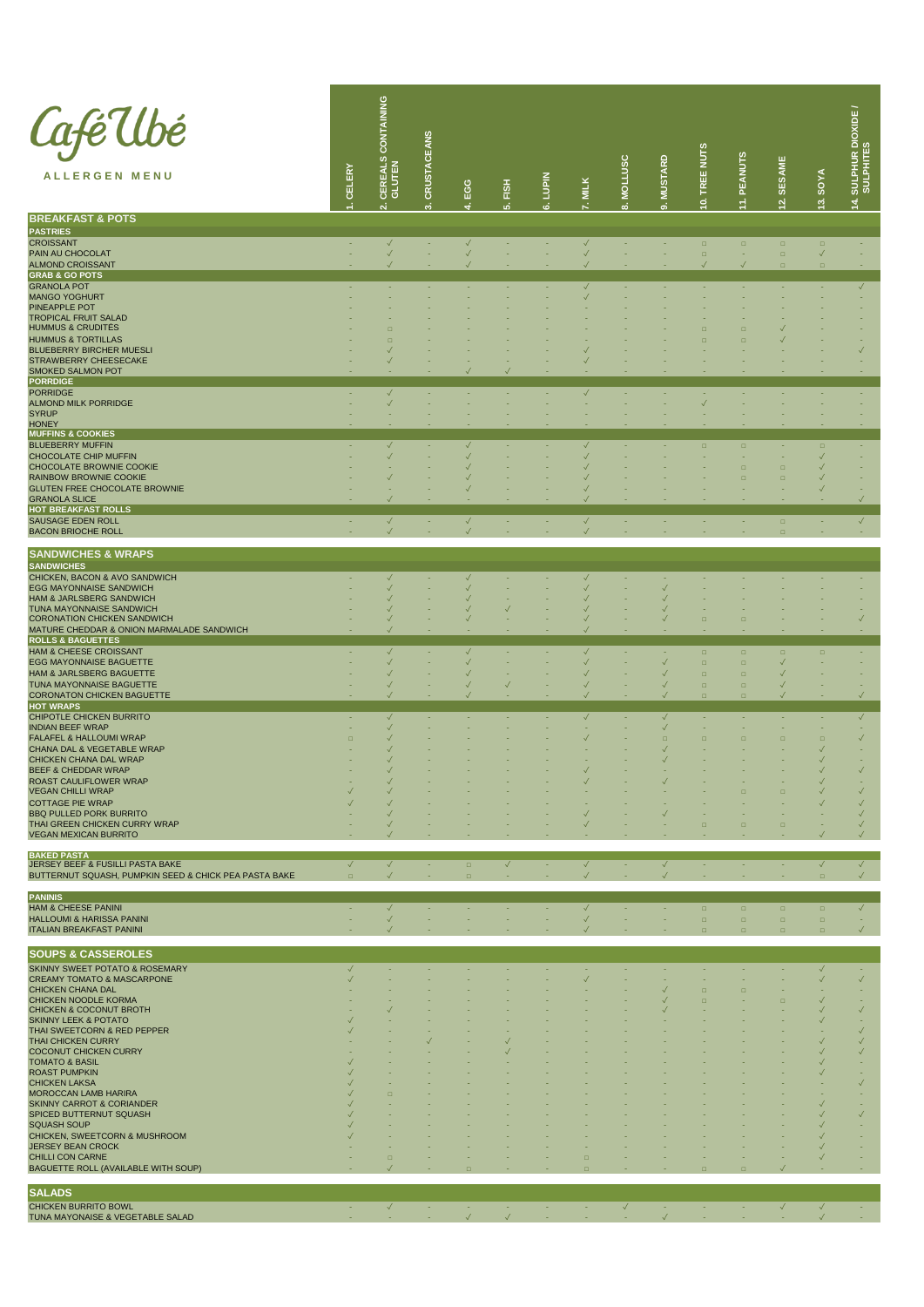| <i>Café</i> Ubé<br><b>ALLERGEN MENU</b>                                            | CELERY | CONTAINING<br>CEREALS<br>$\overline{N}$ | <b>CRUSTACEANS</b><br>$\vec{c}$ | EGG<br>4          | <b>EISH</b><br>ιó. | 6. LUPIN | 7. MILK                      | 8. MOLLUSC   | 9. MUSTARD        | 10. TREE NUTS                | 11. PEANUTS      | 12. SESAME                   | 13. SOYA                     | SULPHUR DIOXIDE<br>SULPHITES<br>$\frac{4}{7}$ |
|------------------------------------------------------------------------------------|--------|-----------------------------------------|---------------------------------|-------------------|--------------------|----------|------------------------------|--------------|-------------------|------------------------------|------------------|------------------------------|------------------------------|-----------------------------------------------|
| CHICKEN POKE BOWL<br>TUNA MAYONNAISE & VEGETABLE SALAD                             |        | $\checkmark$                            |                                 | ٠<br>$\checkmark$ | ٠<br>$\checkmark$  |          |                              | $\checkmark$ | ✓<br>$\checkmark$ |                              |                  | $\checkmark$                 | $\checkmark$<br>$\checkmark$ | $\checkmark$                                  |
| SESAME CHICKEN NOODLE SALAD<br><b>VEGAN POWER POT</b>                              |        |                                         |                                 |                   |                    |          |                              |              |                   |                              |                  | $\checkmark$<br>$\checkmark$ | $\checkmark$<br>$\checkmark$ | $\checkmark$                                  |
| <b>VEGAN BUDDHA BOWL</b>                                                           |        |                                         |                                 |                   |                    |          |                              |              |                   |                              |                  |                              | $\checkmark$                 |                                               |
| <b>SALAD DRESSINGS</b><br><b>CHILLI &amp; LIME DRESSING</b>                        |        | ٠                                       | ٠                               | ٠                 | ٠                  | ٠        | ٠                            | ٠            | ٠                 | ٠                            | ٠                | ٠                            | $\checkmark$                 | $\checkmark$                                  |
| <b>DIJON VINAIGRETTE</b><br><b>TAHINI DRESSING</b>                                 |        |                                         |                                 |                   |                    |          |                              |              | $\checkmark$      |                              |                  | $\checkmark$                 | ٠<br>$\checkmark$            | $\checkmark$                                  |
|                                                                                    |        |                                         |                                 |                   |                    |          |                              |              |                   |                              |                  |                              |                              |                                               |
| <b>SNACKS</b><br>CRISPS & SAVOURY SNACKS<br><b>BURTS MATURE CHEDDAR CRISPS</b>     | ٠      |                                         |                                 | ٠                 | ×.                 | ٠        | ٠                            | ٠            | ٠                 | ٠                            | ×                | ٠                            | ۰                            | ×.                                            |
| <b>BURTS SALT &amp; VINEGAR CRISPS</b><br><b>BURTS SEA SALT CRISPS</b>             |        |                                         |                                 |                   |                    |          |                              |              |                   |                              |                  |                              |                              |                                               |
| <b>SALTED POPCORN</b><br><b>THAI CHILLI CRISPS</b>                                 |        |                                         |                                 |                   |                    |          |                              |              |                   |                              |                  |                              |                              |                                               |
| <b>SERIOUS PIG SNACKING PICKLES</b><br>SERIOUS PIG SALTED PEANUTS                  |        |                                         |                                 |                   |                    |          |                              |              |                   | $\Box$                       |                  |                              |                              |                                               |
| SERIOUS PIG SALTED ALMONDS                                                         |        |                                         |                                 |                   |                    |          |                              |              |                   |                              | $\Box$           |                              |                              |                                               |
| SERIOUS PIG HOISIN SNACKING CROUTONS<br>SERIOUS PIG SNACKING CHEESE - WITH TRUFFLE |        |                                         |                                 |                   |                    |          |                              |              |                   |                              |                  |                              |                              |                                               |
| SERIOUS PIG SNACKALAMI<br>SERIOUS PIG SPICY SNACKALAMI                             |        |                                         |                                 |                   |                    |          |                              |              |                   |                              |                  |                              |                              |                                               |
| <b>CHOCOLATE &amp; BARS</b><br>DARK CHOCOLATE KIND BAR                             |        |                                         |                                 |                   | ٠                  |          | ٠                            |              |                   | $\checkmark$                 | $\checkmark$     | $\Box$                       | $\checkmark$                 | ٠                                             |
| <b>CARAMEL KIND BAR</b><br><b>KINDER BUENO</b>                                     |        |                                         |                                 |                   |                    |          | $\checkmark$<br>$\checkmark$ |              |                   | $\checkmark$<br>$\checkmark$ | $\Box$           | $\Box$                       | ✓<br>✓                       |                                               |
| <b>KIT KAT</b><br><b>TWIX</b>                                                      |        |                                         |                                 |                   |                    |          |                              |              |                   | $\checkmark$                 | $\Box$           |                              | ✓                            |                                               |
| RAW HALO - DARK 76% VEGAN CHOCOLATE<br>RAW HALO - SALTED CARAMEL VEGAN CHOCOLATE   |        |                                         |                                 |                   |                    |          |                              |              |                   | $\Box$<br>$\Box$             | $\Box$<br>$\Box$ |                              |                              |                                               |
| RAW HALO - VANILLA VEGAN CHOCOLATE                                                 |        |                                         |                                 |                   |                    |          |                              |              |                   | $\Box$                       | $\Box$           |                              |                              |                                               |
| RAW HALO - HIMALAYAN SALT VEGAN CHOCOLATE<br><b>SWEET SNACKS</b>                   |        |                                         |                                 |                   |                    |          |                              |              |                   | $\Box$                       | $\Box$           |                              |                              |                                               |
| MILK CHOCOLATE RAISINS<br><b>NUTTY MIX</b>                                         | ٠      | ٠<br>$\Box$                             | ×.                              | ٠                 | ×.                 | ٠        | $\sqrt{}$<br>$\Box$          | $\sim$       | ٠                 | ٠<br>$\checkmark$            | ÷<br>$\Box$      | ×.<br>٠                      | ×.<br>$\Box$                 | ×.<br>$\Box$                                  |
| YOGHURT COATED PEANUTS<br><b>MINTS &amp; GUM</b>                                   |        |                                         |                                 |                   |                    |          | $\sqrt{}$                    |              |                   |                              |                  |                              |                              |                                               |
| <b>EXTRA CHEWING GUM</b><br><b>POLOS</b>                                           | и.     | ÷                                       | ×.                              | ÷                 | ×.                 | н.       | ×.                           | $\sim$       | ÷                 | ÷                            | ٠                | ×                            | $\sqrt{2}$                   | ×.                                            |
| <b>FRESH FRUIT</b><br><b>APPLE</b>                                                 | ×.     | ×.                                      | ×                               | ÷                 | ×.                 | ×.       | ×.                           | ×            | ÷                 | ×                            | ÷                | ×.                           | ×.                           | ×.                                            |
| <b>BANANA</b>                                                                      |        |                                         |                                 |                   |                    |          |                              |              |                   |                              |                  |                              |                              |                                               |
| HOT DRINKS<br>COFFEES & HOT CHOCOLATE                                              |        |                                         |                                 |                   |                    |          |                              |              |                   |                              |                  |                              |                              |                                               |
| AMERICANO (NO MILK)                                                                |        |                                         |                                 |                   |                    |          |                              |              |                   |                              |                  |                              |                              |                                               |
| AMERICANO (JERSEY MILK)<br>AMERICANO (ALMOND MILK)                                 |        |                                         |                                 |                   |                    |          |                              |              |                   |                              |                  |                              |                              |                                               |
| AMERICANO (OAT MILK)<br>CAFFE MOCHA (NO MILK)                                      |        |                                         |                                 |                   |                    |          |                              |              |                   |                              |                  |                              | ✓                            |                                               |
| CAFFE MOCHA (JERSEY MILK)<br>CAFFE MOCHA (ALMOND MILK)                             |        |                                         |                                 |                   |                    |          |                              |              |                   |                              |                  |                              | ✓                            |                                               |
| CAFFE MOCHA (OAT MILK)<br>CAPPUCCINO (JERSEY MILK)                                 |        |                                         |                                 |                   |                    |          |                              |              |                   |                              |                  |                              |                              |                                               |
| CAPPUCCINO (ALMOND MILK)<br>CAPPUCCINO (OAT MILK)                                  |        |                                         |                                 |                   |                    |          |                              |              |                   |                              |                  |                              |                              |                                               |
| <b>ESPRESSO (NO MILK)</b><br>FILTER COFFEE (NO MILK)                               |        |                                         |                                 |                   |                    |          |                              |              |                   |                              |                  |                              |                              |                                               |
| FILTER COFFEE (JERSEY MILK)<br>FILTER COFFEE (ALMOND MILK)                         |        |                                         |                                 |                   |                    |          |                              |              |                   |                              |                  |                              |                              |                                               |
| FILTER COFFEE (OAT MILK)<br>FLAT WHITE (JERSEY MILK)                               |        |                                         |                                 |                   |                    |          |                              |              |                   |                              |                  |                              |                              |                                               |
| FLAT WHITE (ALMOND MILK)<br>FLAT WHITE (OAT MILK)                                  |        |                                         |                                 |                   |                    |          |                              |              |                   | $\checkmark$                 |                  |                              |                              |                                               |
| LATTE (JERSEY MILK)<br>LATTE (ALMOND MILK)                                         |        |                                         |                                 |                   |                    |          | $\sqrt{}$                    |              |                   |                              |                  |                              |                              |                                               |
| LATTE (OAT MILK)<br>CHAI LATTE (JERSEY MILK)                                       |        |                                         |                                 |                   |                    |          |                              |              |                   |                              |                  |                              |                              |                                               |
| CHAI LATTE (ALMOND MILK)                                                           |        |                                         |                                 |                   |                    |          |                              |              |                   | $\checkmark$                 |                  |                              |                              |                                               |
| CHAI LATTE (OAT MILK)<br>HOT CHOCOLATE (JERSEY MILK)                               |        |                                         |                                 |                   |                    |          | $\checkmark$                 |              |                   | $\checkmark$                 |                  |                              |                              |                                               |
| HOT CHOCOLATE (ALMOND MILK)<br>HOT CHOCOLATE (OAT MILK)                            |        |                                         |                                 |                   |                    |          |                              |              |                   |                              |                  |                              | ✓<br>✓                       |                                               |
| <b>EXTRAS</b><br><b>EXTRA SHOT</b>                                                 |        | ٠                                       | ×                               | ٠                 | ×                  | ٠        | ×                            | ٠            | ٠                 | ٠                            | ٠                | ٠                            | ۰                            | ٠                                             |
| <b>VANILLA SYRUP</b><br><b>CARAMEL SYRUP</b>                                       |        |                                         |                                 |                   |                    |          |                              |              |                   |                              |                  |                              |                              |                                               |
| <b>HAZELNUT SYRUP</b><br><b>TEAS</b>                                               |        |                                         |                                 |                   |                    |          |                              |              |                   |                              |                  |                              |                              |                                               |
| <b>ENGLISH BREAKFAST TEA</b><br><b>EARL GREY TEA</b>                               |        |                                         |                                 |                   |                    |          |                              |              |                   |                              |                  |                              |                              |                                               |
| <b>DECAF TEA</b><br><b>GREEN TEA</b>                                               |        |                                         |                                 |                   |                    |          |                              |              |                   |                              |                  |                              |                              |                                               |
| RED BERRY TEA                                                                      |        |                                         |                                 |                   |                    |          |                              |              |                   |                              |                  |                              |                              |                                               |
| <b>COLD DRINKS</b><br><b>SPARKLING WATER</b>                                       |        |                                         |                                 |                   |                    |          |                              |              |                   |                              |                  |                              |                              |                                               |
| <b>STILL WATER</b>                                                                 |        |                                         |                                 |                   |                    |          |                              |              |                   |                              |                  |                              |                              |                                               |
| <b>DIET COKE</b><br><b>COCA COLA</b>                                               |        |                                         |                                 |                   |                    |          |                              |              |                   |                              |                  |                              |                              |                                               |
| <b>CAWSTON APPLE</b><br><b>CAWSTON RHUBARB</b>                                     |        |                                         |                                 |                   |                    |          |                              |              |                   |                              |                  |                              |                              |                                               |
| <b>JUICEBURST ORANGE</b>                                                           |        |                                         |                                 |                   |                    |          |                              |              |                   |                              |                  |                              |                              |                                               |